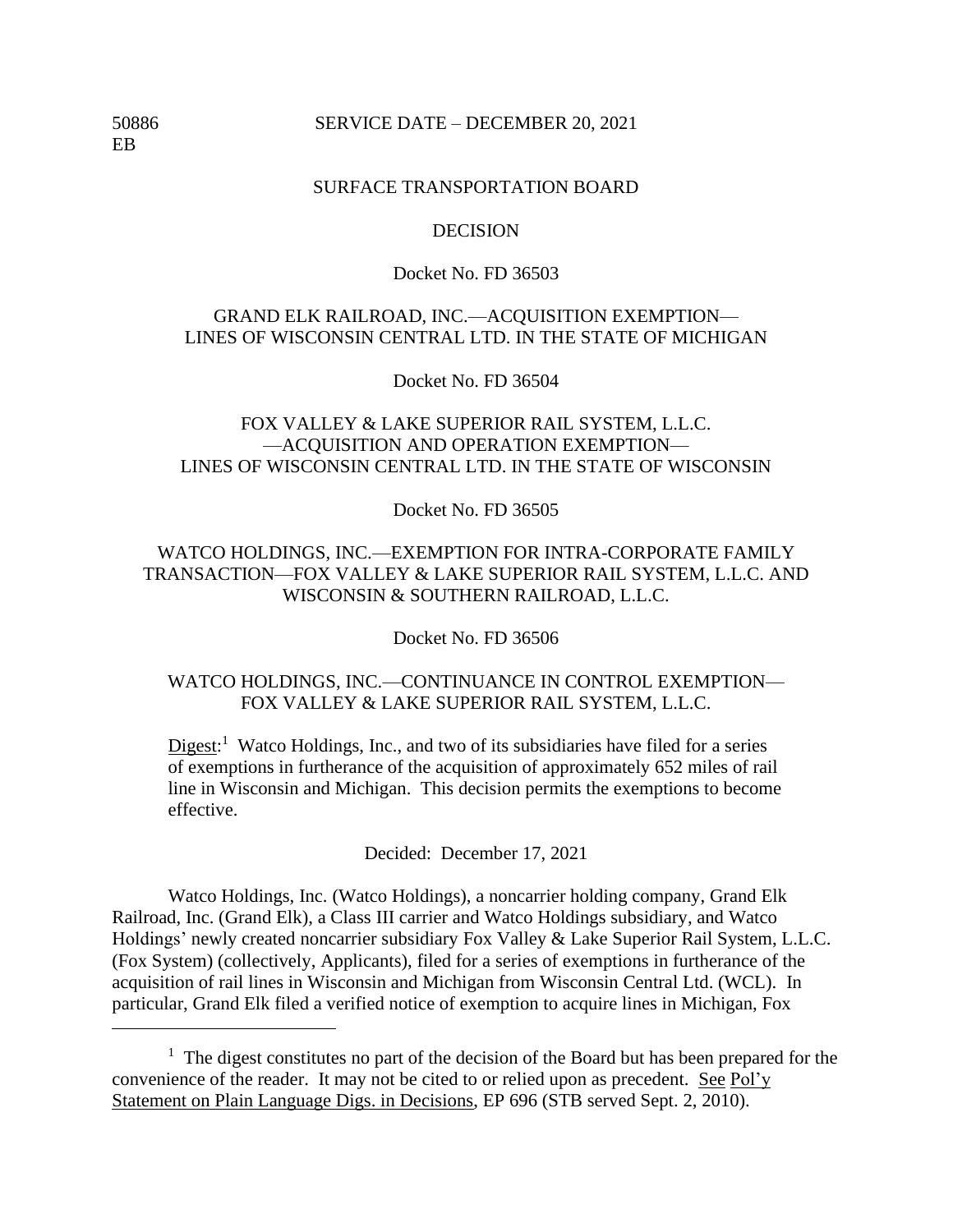System filed a verified notice of exemption to acquire and operate lines in Wisconsin, Watco Holdings filed both a verified notice of exemption for an intra-corporate family transaction to transfer some of the acquired assets between its subsidiaries and a petition for exemption to continue in control of Fox System once Fox System becomes a carrier.

The Board received numerous comments supporting the overall transaction and numerous comments opposing it, including requests for revocation or stay of the acquisition exemptions. To permit the Board time to consider the issues raised, the effectiveness of the notices of exemption was postponed pending further order of the of the Board. See Grand Elk R.R.— Acquis. Exemption—Lines of Wis. Cent. in the State of Mich. (April Order), FD 36503 et al. (STB served Apr. 27, 2021). That decision noted that the proposed acquisitions by Grand Elk and Fox System involve the transfer of some lines as to which the Board previously had authorized discontinuance of service and that Grand Elk and Fox System intended to keep those lines in their "discontinued state." See id. at 3. The decision directed Applicants to file a supplement explaining how transfer of those lines would be an appropriate use of the acquisition exemption and responding to the requests for revocation or stay. See id. at 3-4. The Board received a joint reply from Applicants responding to the April Order and further comments from stakeholders.

As discussed below, the Board finds that the issues raised do not demonstrate regulation is necessary to carry out the rail transportation policy (RTP) and that it is appropriate to allow Applicants to proceed with the exemption process. The Board therefore will allow the exemptions sought by the verified notices to become effective and publish notice of these exemptions in the Federal Register. The Board will also grant the petition for exemption sought by Watco Holdings and publish notice of that exemption in the Federal Register.

#### BACKGROUND

On April 5, 2021, Applicants separately filed for their various exemptions in furtherance of the overall transaction to acquire lines from WCL, which is controlled by Canadian National Railway Company (CN). Specifically, in Docket No. FD 36503, Grand Elk filed a verified notice of exemption under 49 C.F.R. § 1150.41 to acquire approximately 142.64 miles of rail line owned by WCL in Michigan, consisting of 95.38 miles of active line and 47.26 miles of line over which discontinuance of service previously had been authorized. (Grand Elk Verified Notice 1.) In Docket No. FD 36504, Fox System filed a verified notice of exemption under 49 C.F.R. § 1150.31 to acquire and operate approximately 509.27 miles of rail line in Wisconsin, including 328.52 miles of active rail line and 180.75 miles of line over which discontinuance of service previously had been authorized. (Fox System Verified Notice 1,  $3-5$ .)<sup>2</sup> Under the proposed transaction, Fox System would become a Class III carrier. (Id. at 1.) Accordingly, Watco Holdings filed in Docket No. FD 36506 a petition for exemption under 49 U.S.C. § 10502 from the prior approval requirements of 49 U.S.C. §§ 11323-24 to continue in control of Fox System upon Fox System's becoming a Class III carrier. (Watco Holdings Pet. 1.) Finally, in Docket

 $2$  Detailed descriptions of the lines that Grand Elk and Fox System seek to acquire are provided in the verified notices of exemption filed in Docket Nos. FD 36503 and FD 36504, respectively.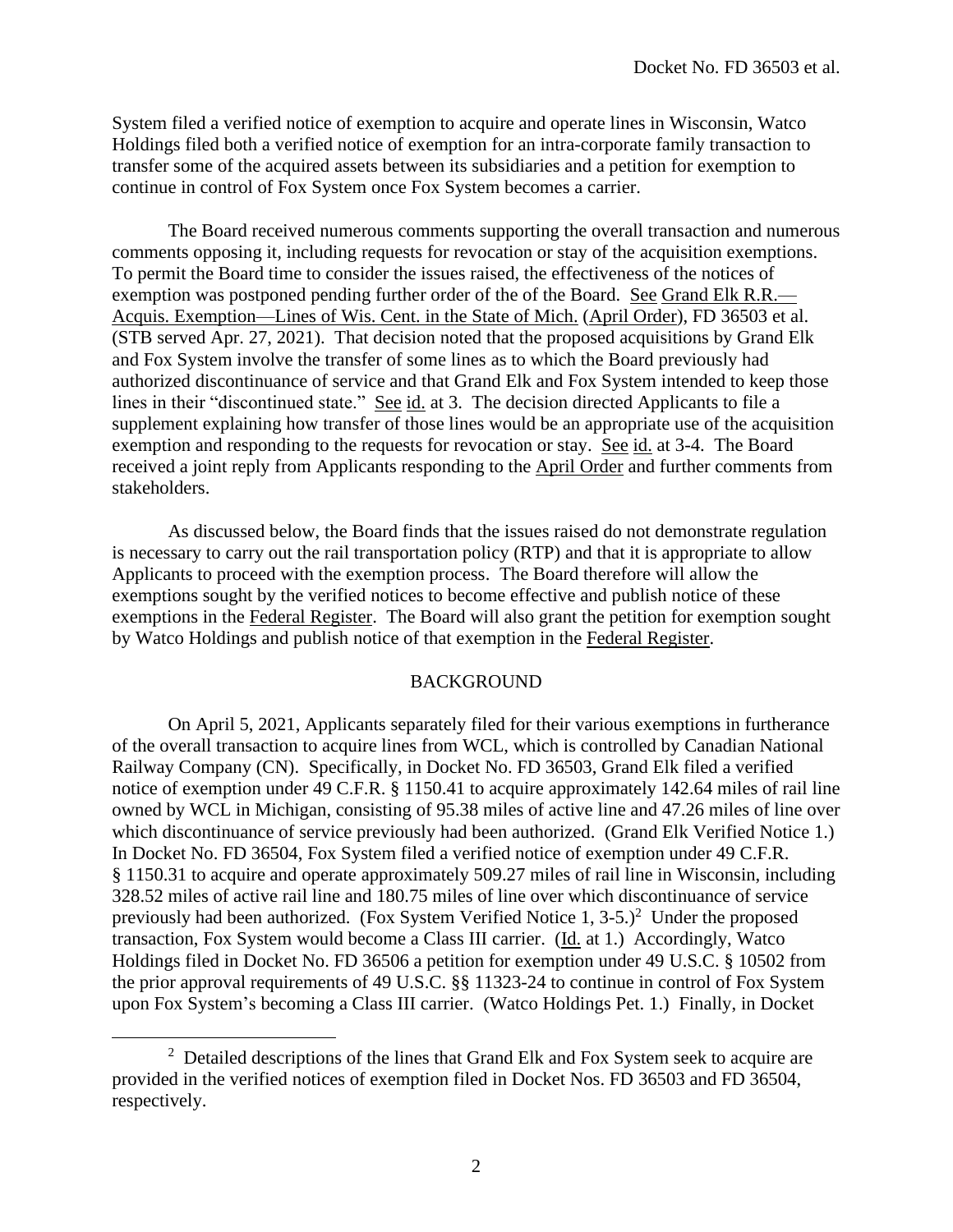No. FD 36505, Watco Holdings filed a verified notice of exemption pursuant to 49 C.F.R. § 1180.2(d)(3) for an intra-corporate transfer of the Eden Spur, the West Bend Subdivision, and the Saukville Subdivision (collectively, the Southern Cluster), totaling approximately 42 miles, of the Wisconsin lines at issue in Docket No. FD 36504 from Fox System to Wisconsin & Southern Railroad, L.L.C. (WSOR), a Class II subsidiary of Watco Holdings. (Watco Holdings Verified Notice 2-3; id. at Ex. 1.)

Several submissions were filed raising various issues concerning the proposed exemptions and the resulting acquisitions. On April 8 and April 9, 2021, U.S. Representative Tom Tiffany, Western Upper Peninsula Planning & Development Regional Commission (Upper Peninsula Commission), the Northwoods Rail Transit Commission (Northwoods Commission), and the Timber Professionals Cooperative separately filed comments seeking revocation or stay of the exemptions sought in Docket Nos. FD 36503 and FD 36504. These comments each point out that Watco Holdings already controls some 600 miles of rail lines in Wisconsin through WSOR and that, after consummation of the proposed transaction, Watco Holdings would control more than 1,250 miles of rail line in Wisconsin and Michigan. The comments also express concern regarding whether shippers on the acquired lines would continue to have the benefit of the conditions the Board imposed when approving CN's acquisition of control of WCL. See Canadian Nat'l Ry.—Control—Wis. Cent. Transp. Corp. (CN/WCL), 5 S.T.B. 890 (2001). The commenters assert that the proposed transaction should be designated as "significant" under 49 C.F.R. part 1180 and question whether Applicants should be permitted to acquire the lines through the Board's exemption procedures, including the class exemptions at 49 C.F.R. §§ 1150.31 and 1150.41.

The Wisconsin Department of Transportation (WisDOT) commented on April 12, 2021, noting that it has been concerned about rates and reliability of service for shippers on the affected lines and that it supports the sale because of its understanding that this transaction would address these issues. (WisDOT Comment 1, FD 36504.) WisDOT also asks the Board to consider the shippers' concerns, including whether the shippers would continue to benefit from the conditions imposed in CN/WCL. (Id.)

On April 14, 2021, Branch Line Railroad, LLC (Branch Line), filed a comment stating that Northwoods Distribution Services, Inc. (Northwoods Distribution), and Branch Line (collectively, N&B) object to the transfer of trackage in northern Wisconsin absent public hearings. (Branch Line Comment 1, Apr. 14, 2021, FD 36503.) N&B later filed a comment on April 21, 2021, requesting that the Board revoke or stay the exemptions sought in Docket Nos. FD 36503 and FD 36504. (N&B Comment 4, Apr. 21, 2021, FD 36503 & FD 36504.) On April 22, 2021, Northwoods Distribution and Dahlquist Trucking, Inc. (collectively, N&D), jointly filed a submission urging the Board to revoke or stay the exemptions.

Applicants jointly filed on April 15 and 21, 2021, various letters supporting Docket Nos. FD 36503, FD 36504, and FD 36506 and praising Watco-provided rail service. In Docket No. FD 36504, the Wisconsin Paper Council and the Wisconsin Office of the Commissioner of Railroads filed letters of support on April 16, 2021, and April 22, 2021, respectively. Wisconsin Central Group and Lake States Shippers Association have also indicated their support for the acquisitions. (Wis. Cent. Group & Lake States Shippers 1, Apr. 23, 2021, FD 36503 &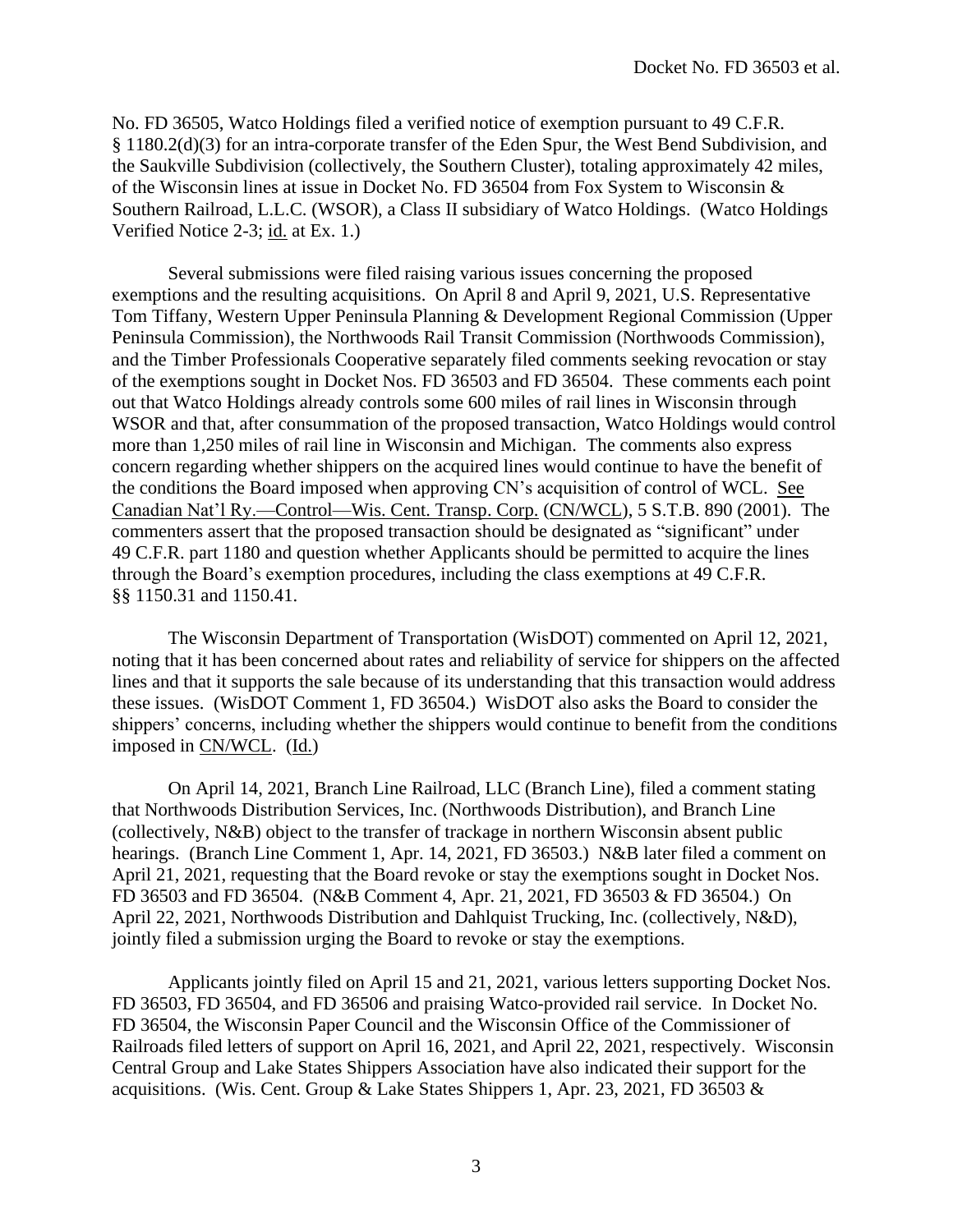FD 36504.) And, on April 22, 2021, WCL submitted a letter it previously sent to WisDOT claiming that nothing in the proposed sale to Fox System would affect the conditions imposed in CN/WCL or change whether or how those conditions apply for shippers on the lines. (WCL Reply, Letter 1, Apr. 22, 2021, FD 36504.)

As noted above, the **April Order** postponed the effectiveness of the exemptions in Docket Nos. FD 36503, FD 36504, and FD 36505 and directed Applicants to submit a supplemental filing explaining how the transfer of lines as to which a discontinuance of service had been authorized would be an appropriate use of the acquisition exemption and responding to the commenters seeking revocation or stay.

Applicants filed their joint response to the April Order on May 7, 2021. At the outset, Applicants note that numerous shippers and other stakeholders, including WisDOT, support the overall transaction. (Applicants Reply 2, May 7, 2021, FD 36503, FD 36504, FD 36505, & FD 36506.)<sup>3</sup> Applicants also note that among the supporters are several entities that had initially sought greater regulatory scrutiny. (Id. at 3.) Applicants assert that the remaining parties with objections have expressed only general concerns about the exemption process. (Id.) They further argue that those expressing concern provide no legitimate basis for departing from the established Board class exemption procedures applicable to these proposed rail line acquisitions and identify no lessening of competition or other competitive harm from the proposed transaction. (Id. at 4.) Applicants add that, although styled as petitions for stay and to revoke the exemptions, the objecting commenters make no effort to satisfy the Board's standards for stay or revocation. (Id.) As to the acquisition of lines over which discontinuance had been granted, Applicants assert that their intent and goal is to restore rail service on these lines in due course and that acquisition of the lines is consistent with Board precedent and sound policy. (Id.)

WCL also responded to the April Order on May 7, 2021. Among other things, it reiterates that nothing in the proposed sale of WCL rail lines to Applicants would affect the conditions imposed in CN/WCL or change whether or how those conditions apply for customers on the lines. (WCL Reply 4, May 7, 2021, FD 36503 & FD 36504.) It adds that, upon closing of the proposed line sales, Grand Elk and Fox System would serve as "handling carriers" for WCL, and WCL would continue to quote and invoice linehaul freight rates to customers on those lines, which rates would include the Grand Elk/Fox System transportation charge. (Id.) WCL states that customers would retain a direct commercial relationship with it and would have the same routing access to WCL gateways and rate-making interface with WCL that they do today. (Id.) WCL adds that its representation also applies to the lines in Michigan. (Id.) Finally, WCL asserts that permitting the sale of the lines where discontinuance would continue is appropriate. (Id. at 6-7.)

<sup>&</sup>lt;sup>3</sup> On May 3, 2021, Applicants submitted letters from two shippers supporting the acquisitions and the use of the class exemption for the transfers. The National Industrial Transportation League and Packaging Corporation of America submitted similar letters on May 6, 2021. Wisconsin Central Group and Lake States Shippers Association jointly filed supporting comments on May 10, 2021.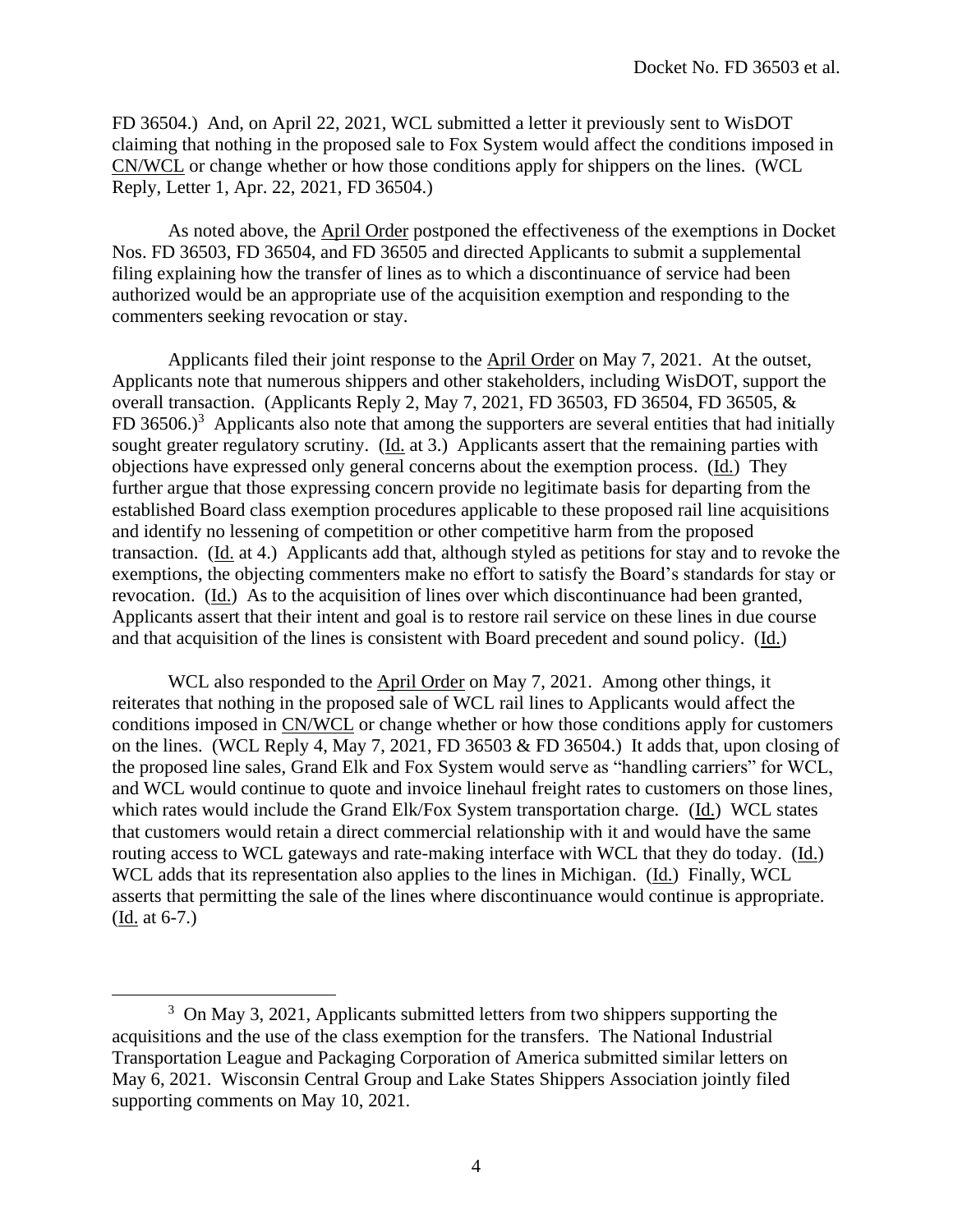Also on May 7, 2021, Upper Peninsula Commission filed a comment withdrawing its April 9, 2021 request for revocation or stay of the exemption sought in Docket No. FD 36503. (Upper Peninsula Comm'n Comment 1, May 7, 2021, FD 36503.) It states that it has met with numerous stakeholders, including "Watco management and staff," to address its concerns and that, based on those meetings, it is optimistic about the future of the rail lines at issue. Upper Peninsula Commission also, however, notes WCL's representation to WisDOT that nothing in the proposed sale of the WCL lines to Fox System would affect the CN/WCL conditions or change whether or how those conditions apply for shippers on the line and asks the Board to hold WCL to a similar representation with respect to the Grand Elk lines in upper Michigan and any inactive rail lines that are brought back into service. (Id. at 2.)

Northwoods Commission similarly filed on May 7, 2021, withdrawing its request for revocation and stay filed on April 9, 2021, for similar reasons. (Northwoods Comm'n Amended Pet. 1, May 7, 2021, FD 36503 & FD 36504.) Northwoods Commission, however, encourages the Board to review the outcome of this transaction at its one- and two-year anniversaries. (Id.) Like Upper Peninsula Commission, Northwoods Commission also asks the Board to hold WCL to its representation to WisDOT and confirm that it applies to the Grand Elk lines in upper Michigan as well as any rail lines brought back into service. (Id.)

On May 11, 2021, the Great Lakes Timber Professionals Association (Timber Association) filed a comment also asking for review of the transaction at the one- and two-year anniversaries of the acquisitions by Grand Elk and Fox System. (Timber Ass'n Comment 1, FD 36503 & FD 36504.) The Lake States Lumber Association also filed on May 11, requesting that the Board delay the sales pending an agreement that the purchases include the right to connect to a Class I railroad. (Lake States Lumber Ass'n 1, FD 36503 & FD 36504.)

N&B also provided further comment on May 11, 2021. Primarily, N&B assert that, although the sales would benefit shippers in southern and central Wisconsin, the sales would not benefit shippers located further north in Wisconsin and Michigan in an area N&B term the Northwoods. (N&B Comment 2, 3-4, May 11, 2021, FD 36503 & FD 36504.) N&B claim that Northwoods shippers currently must use CN to access markets and the proposed sales provide no access to other Class I railroad connections. (Id. at 4.) They contend that CN does not reach as many U.S. markets as other carriers and complain of CN's alleged predatory practices, monopoly position, and continual disinvestment in the Northwoods region. (Id.) N&B ask the Board to bifurcate the sale and not approve the acquisition of track located along the "Route 8 Corridor" and associated feeder lines. (Id. at 5-6.) N&B instead ask the Board to order CN to sell track in the corridor on a stand-alone basis, preferably to a locally owned company with local management and local employees, whose sole interest, purpose, and commitment is to serve the Northwoods shippers. (Id. at 6-7.) Per N&B's proposal, CN would be required to sell branch lines and two segments that are not part of Fox System's proposed acquisition, which N&B claim would provide Northwood shippers with access to other carriers. (Id. at 4-5, 6-7.)

By decision served on July 1, 2021, a proceeding under 49 U.S.C. § 10502(b) was instituted in Docket No. FD 36506. N&B submitted a filing on August 3, 2021, essentially reiterating their earlier requests for relief for the Northwoods shippers. They also suggest that CN had "broken promises" concerning CN/WCL and ask that the Board appoint a hearing officer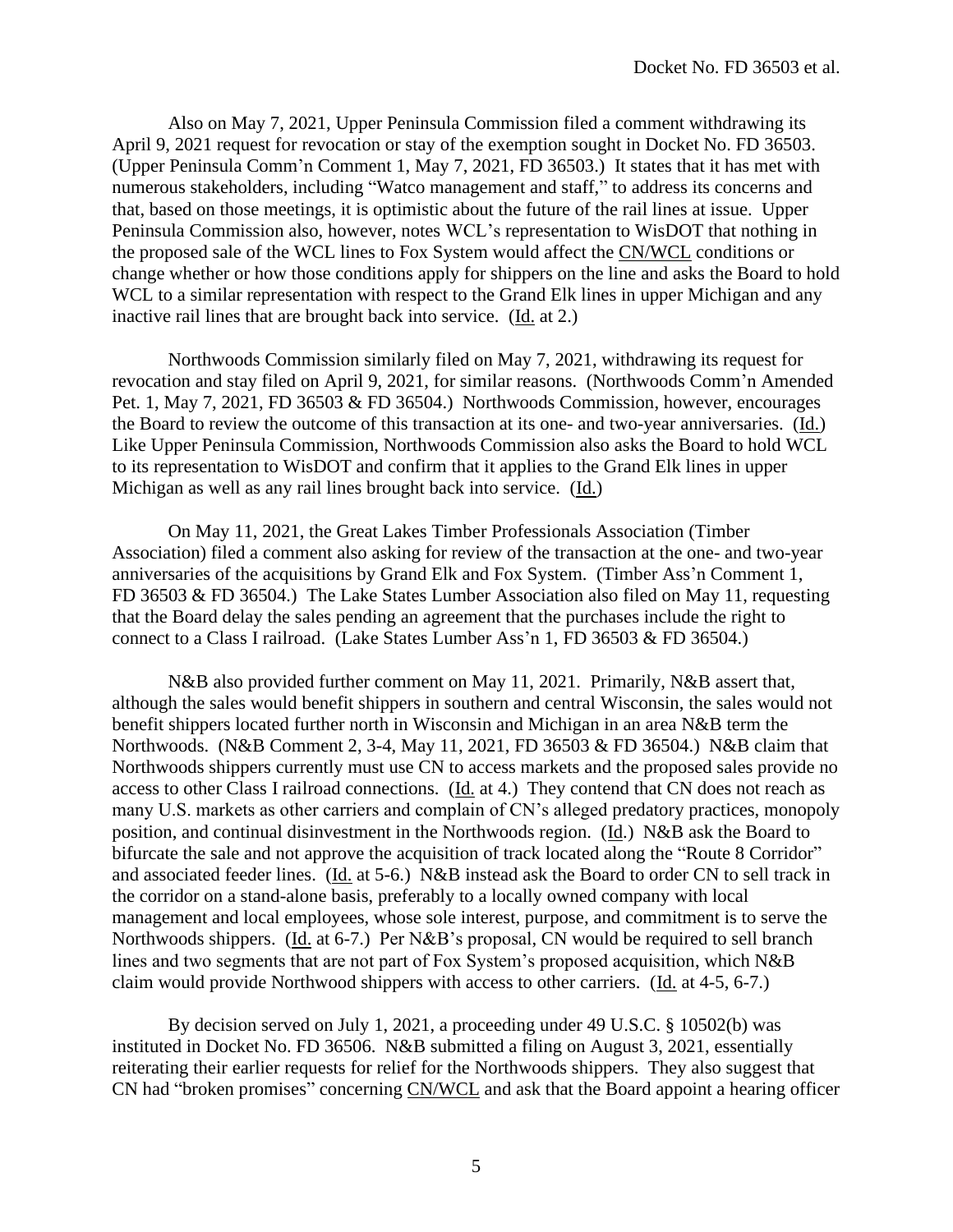to conduct discovery. (N&B Comment 1-2, 4, Aug. 3, 2021, FD 36506.) Additionally, N&B request the Board consider WCL's proposed sale under the current major merger rules adopted in Major Rail Consolidation Procedures, 5 S.T.B. 1 (2001). (N&B Comment 5, Aug. 3, 2021, FD 36506.)

On September 7, 2021, U.S. Representative Tom Tiffany submitted an additional filing that, among other things, raises concerns that the current sale would not provide price competition and dependable service for shippers in the Northwoods. (U.S. Representative Tiffany Comment 1, Sept. 7, 2021, FD 36503 & FD 36504.) On September 17, 2021, Northwoods Distribution filed a comment expressing frustration with CN's service. (Northwoods Distrib. Comment 1, Sept. 17, 2021, FD 36503 & FD 36504.) WCL filed a response to Representative Tiffany's September 7, 2021 filing on September 27, 2021, and a response to Northwoods Distribution on October 7, 2021.

Representative Tiffany filed an additional comment on October 29, 2021, expressing his hope that the transaction would accomplish the goals outlined for it and offering additional suggestions, including ensuring access over two additional rail segments and providing a "look back provision" to ensure rate and service promises are kept. (U.S. Representative Tiffany Comment 1, Oct. 29, 2021, FD 36503 & FD 36504.) On November 2, 2021, Northwoods Distribution filed a further comment, claiming that the Northwoods would be disadvantaged by the transaction because Watco Holdings and its subsidiaries would not have the ability to lower rates that WCL currently has on the lines in the area. (Northwoods Distrib. Comment 3, Nov. 2, 2021, FD 36503, FD 36504, FD 36505, & FD 36506.)<sup>4</sup>

# DISCUSSION AND CONCLUSIONS

As discussed below, the Board finds that those challenging the exemptions sought in Docket Nos. FD 36503, FD 36504, and FD 36505 have failed to meet their burden of demonstrating that regulation is necessary to carry out the RTP. The Board therefore will allow those exemptions to become effective and publish notice of them in the Federal Register. The Board also finds that the transfer of the lines over which discontinuance authority had been granted is an appropriate use of the acquisition exemption here. And, in Docket No. FD 36506, the Board will grant Watco Holdings' petition for exemption and publish notice of that exemption in the Federal Register.

Revocation Requests. A party seeking revocation or rejection of a notice of exemption has the burden of demonstrating that the notice contains false or misleading information, or that regulation is necessary to carry out the RTP of 49 U.S.C. § 10101. See Oakland Glob. Rail Enters.—Acquis. Exemption—Line in Alameda Cnty., Cal., FD 36301 et al., slip op. at 3 (STB served Oct. 28, 2019). Here, those seeking revocation in Docket Nos. FD 36503, FD 36504, and FD 36505 have failed to meet their burden.

<sup>&</sup>lt;sup>4</sup> Although a reply to a reply is not permitted under 49 C.F.R. § 1104.13(c), the Board will accept it and other filings in the interest of a complete record. See City of Alexandria, Va.—Pet. for Declaratory Ord., FD 35157, slip op. at 2 (STB served Nov. 6, 2008) (allowing a reply to a reply "[i]n the interest of compiling a full record").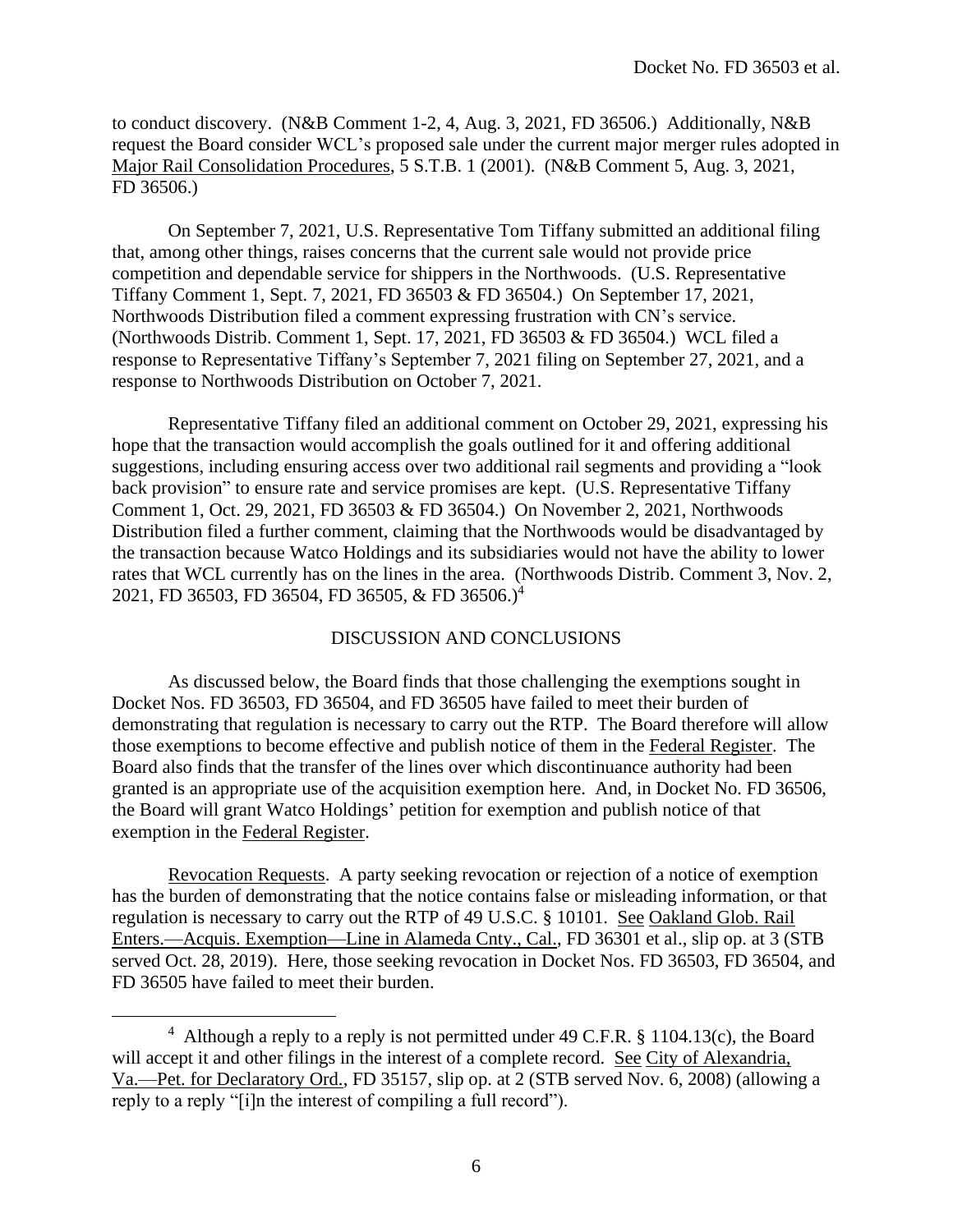The Board's predecessor, the Interstate Commerce Commission (ICC), adopted the class exemption at § 1150.31 for the acquisition and operation of rail lines by noncarriers because the consideration of individual petitions for exemption from 49 U.S.C. § 10901 had become a "burdensome and unnecessary expenditure of resources" on the agency and the individual petitioners. See SF&L Ry.—Acquis. & Operation Exemption—Toledo, Peoria & W. Ry. Between La Harpe & Peoria, Ill., 6 S.T.B. 408, 418 (2002) (citing Class Exemption for the Acquis. & Operation of Rail Lines Under 49 U.S.C. § 10901 (Section 10901 Class Exemption), 1 I.C.C.2d 810, 811 (1985)). The ICC noted that the transfer of a line to a new carrier that can operate the line more economically or more effectively than the existing carrier serves shipper and community interests by continuing rail service and allows the selling railroad to eliminate lines it cannot operate economically. Section 10901 Class Exemption, 1 I.C.C.2d at 813.

The ICC Termination Act of 1995, Pub. L. No. 104-88, 109 Stat. 803, created the Board and enacted a new provision, at 49 U.S.C. § 10902, for acquisition or operation of rail lines by Class II and Class III rail carriers. The Board adopted a new class exemption at 49 C.F.R. § 1150.41, similar to that for noncarriers at 49 C.F.R. § 1150.31, to apply to transactions in which Class III rail carriers seek to acquire additional rail properties. Class Exemption for Acquis. or Operation of Rail Lines by Class III Rail Carriers—Under 49 U.S.C. 10902 (Section 10902 Class Exemption), 1 S.T.B. 95 (1996). The Board noted that a class exemption from the requirements of § 10902 would facilitate the acquisition of rail lines by Class III rail carriers and ensure the continuation of rail service on lines that may otherwise be abandoned if not for the sale. See Section 10902 Class Exemption, 1 S.T.B. at 103.

Here, the acquisitions proposed by Grand Elk and Fox System qualify for the class exemption under 49 C.F.R. § 1150.41 and 49 C.F.R. § 1150.31, respectively.<sup>5</sup> Both sales involve the transfer of rail property for continued use. (Applicants Reply 7, May 7, 2021, FD 36503, FD 36504, FD 36505, & FD 36506.) The amount of track being transferred in the acquisitions does not preclude use of the class exemption process or warrant greater scrutiny in this case. As an initial matter, the class exemption regulations at 49 C.F.R. § 1150.41 and 49 C.F.R. § 1150.31 do not include a mileage limit for rail line acquisitions. As Applicants note, acquisitions involving similar or greater track mileage have proceeded through the class exemption process. See e.g., Rapid City, Pierre, & E. R.R.—Acquis. & Operation Exemption— Dakota, Minn., & E. R.R., FD 35799 et al. (STB served May 14, 2015) (utilizing class exemption for acquisition of approximately 670 miles of rail lines and approximately 219 miles of incidental trackage rights); Iowa, Chi. & E. R.R.—Acquis. & Operation Exemption—Lines of I&M Rail Link, LLC, FD 34177 (STB served July 22, 2002) (allowing class exemption for acquisition of 1,125 miles of rail line and 275 miles of incidental trackage rights). In fact, WCL previously acquired approximately 1,800 route miles, including lines involved here, through a class exemption. See Wis. Cent. Ltd.—Exemption Acquis. & Operation—Certain Lines of Soo Line R.R., FD 31102 (ICC served Sept. 16, 1987).

<sup>&</sup>lt;sup>5</sup> And, as discussed below, the acquisition of the lines where the Board had granted discontinuance of service is appropriate here. Both Grand Elk and Fox System represent that they intend to try to restore service on those lines and have detailed plans supporting their goals.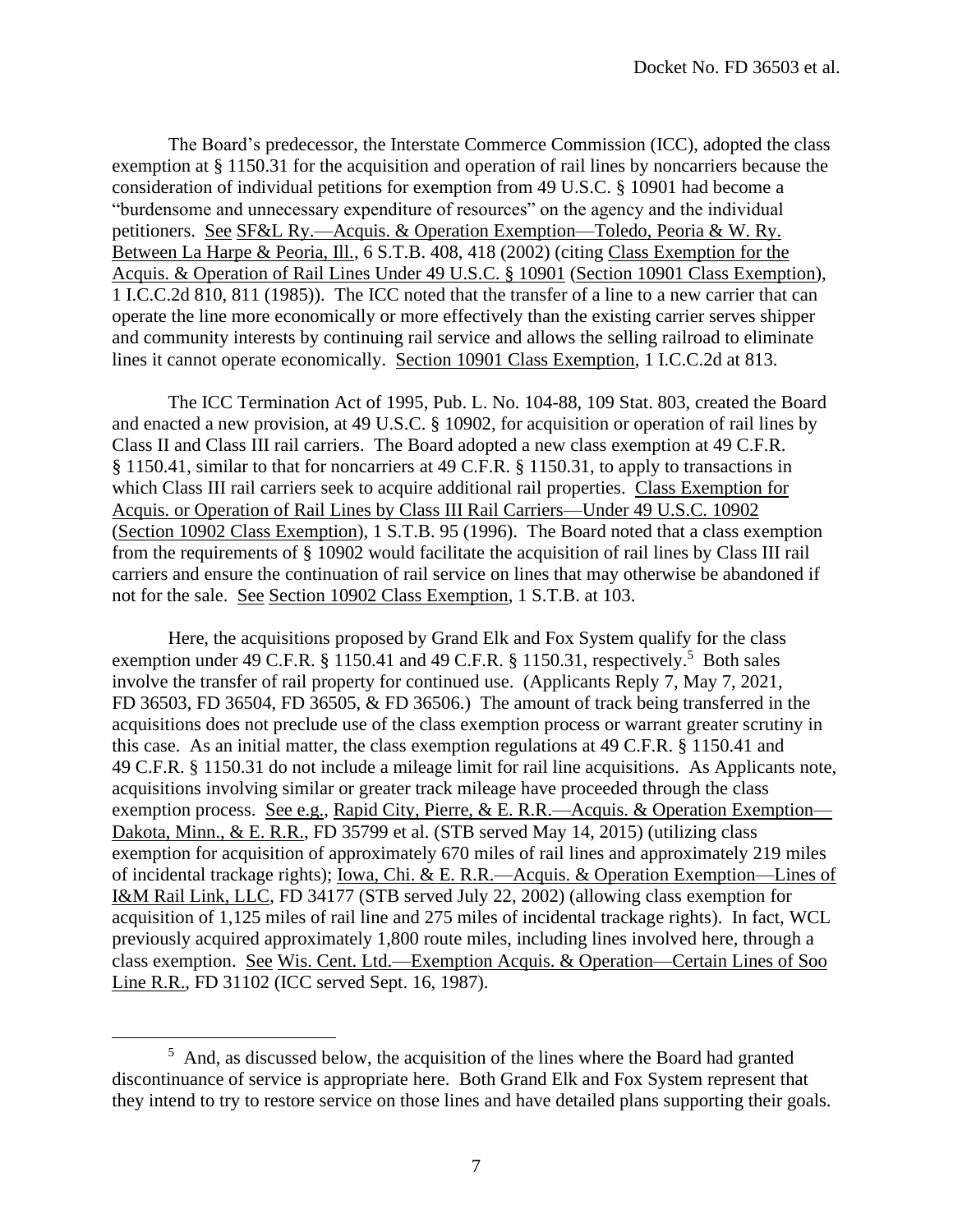As noted above, some commenters argue that greater scrutiny is necessary based on competition concerns because, after the transaction, Watco Holdings will control more than 1,250 miles of rail line in Wisconsin and Michigan. The commenters assert that the proposed transaction should be designated as "significant" under 49 C.F.R. part 1180 due to that fact. (N&D Pet. 1, FD 36503 & FD 36504; Timber Pros. Coop. Comment 1, FD 36503 & FD 36504; U.S. Representative Tom Tiffany Comment 1, Apr. 8, 2021, FD 36503 & FD 36504.) N&B add that the transaction would make Watco Holdings and its investors the largest owner of track in Wisconsin by a significant margin. (N&B Comment 3, Apr. 21, 2021, FD 36503 & FD 36504.) Even though Watco Holdings would own substantial rail holdings in Wisconsin and Michigan, nothing on the record demonstrates any clear, anticompetitive effects. As WCL notes, the shippers on the lines at issue would have the same competitive options as they do now customers would retain a direct commercial relationship with WCL and would have the same routing access to WCL gateways and rate-making interface with WCL as before the transaction. Moreover, numerous shippers, as well as WisDOT, have indicated their support for the proposed transaction and Watco-provided rail service. Both the Upper Peninsula Commission and the Northwoods Commission have withdrawn their requests for revocation and stay and have expressed optimism about future rail service.

Furthermore, requests that the sale of assets by WCL be classified as a "significant" transaction under 49 C.F.R. part 1180 or that the Board consider the sale under the current major merger rules are misplaced. Those requests are proper in certain merger proceedings filed under 49 U.S.C. § 11323. As discussed above, the acquisition of lines by Grand Elk and Fox System are properly filed as exemptions from 49 U.S.C. §§ 10902 and 10901, respectively, different sections of the Board's governing statute.

And although Docket Nos. FD 36505 and FD 36506 deal with the intra-corporate component and the control component of the overall transaction and are governed by 49 U.S.C. § 11323, each component satisfies the criteria applicable for exemption and thus neither need be analyzed under the more stringent classifications found at 49 C.F.R. § 1180.2(a)-(c). The intracorporate family transaction in Docket No. FD 36505, where the rail assets are being transferred from one Watco Holdings' subsidiary, Fox System, to another, WSOR, qualifies for a class exemption because that transaction does not "result in adverse changes in service levels, significant operational changes, or a change in the competitive balance with carriers outside the corporate family." 49 C.F.R. § 1180.2(d)(3); see, e.g., Fortress Inv. Grp. LLC—Exemption for Intra-Corp. Fam. Transaction—Ohio River Partners S'holder LLC, FD 36402, (STB served May 15, 2020). And, as discussed in detail below, the Board is granting the petition for exemption in Docket No. FD 36506 after considering the exemption criteria in § 10502.<sup>6</sup>

Requests for Ordered Sale and Conditioning. N&B argue that CN's acquisition of WCL in 2001 made CN the only Class I carrier to serve the Northwoods and that it put CN in the position to exercise monopoly power. (N&B Comment 2, May 11, 2021, FD 36503 & FD 36504.) N&B claim that, because the current sales do not include a segment between

<sup>&</sup>lt;sup>6</sup> Some commenters, in their revocation requests, ask the Board to stay the transaction, but these commenters do not address or meet the stay criteria. See, e.g., Wash. Metro. Area Transit Comm'n v. Holiday Tours, Inc., 559 F.2d 841, 843 (D.C. Cir. 1977).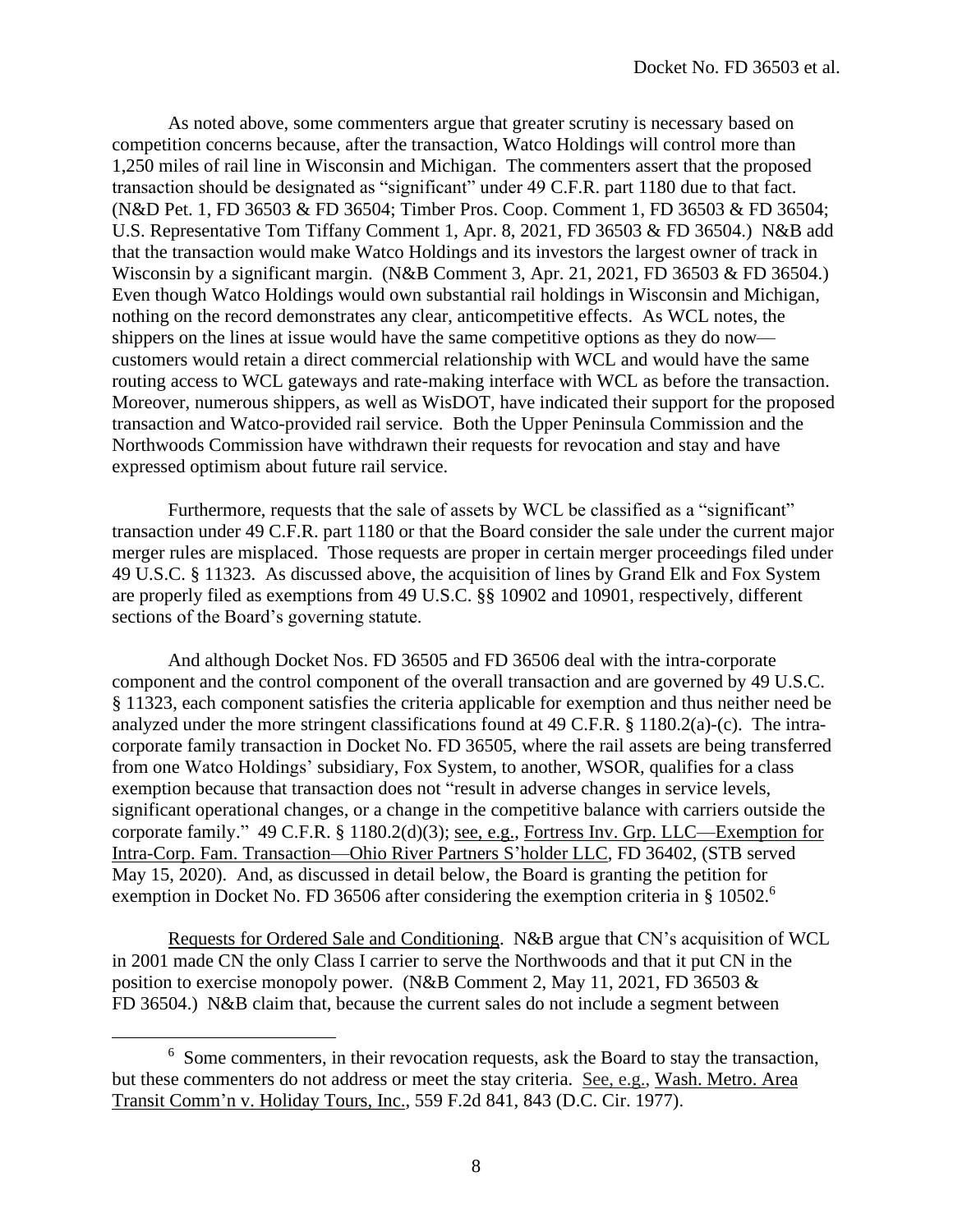Pembine, Wis., and Goodman, Wis., which they allege would permit access to the Escanaba & Lake Superior Railroad (E&LS), and a segment between Tony, Wis., and Ladysmith, Wis., which they allege would permit access to Union Pacific Railroad Company (UP), Northwoods shippers would continue not to have access to other carriers. (Id. at 4-5.) To rectify the situation, N&B ask that the Board order the sale of those segments as well as the rest of what it terms the Route 8 Corridor (Wausau north from milepost 91) and branch lines from the corridor. (Id. at  $5-6$ .)<sup>7</sup> N&B argue that their proposal would create an economic unit that would serve Northwoods shippers and provide interchange. (Id. at 6; see also U.S. Representative Tiffany Comment 1, Oct. 29, 2021, FD 36503 & FD 36504.)

In addition, both Timber Association and Northwoods Commission ask that the Board review the transaction proposed by Watco Holdings and its subsidiaries at its one- and two-year anniversaries. (Timber Ass'n Comment 1, FD 36503 & FD 36504; Northwoods Comm'n Amended Pet. 1, May 7, 2021, FD 36503 & FD 36504.) If conditions on these lines in the Northwoods have not improved, Northwoods Commission asks the Board to consider reopening CN/WCL and take action to ease pricing impacts, and Timber Association asks the Board to reopen the terms of the current sales. (Northwoods Comm'n Amended Pet. 1, May 7, 2021, FD 36503 & FD 36504; Timber Ass'n Comment 1, FD 36503 & FD 36504.) Northwoods Commission, as well as Upper Peninsula Commission, also ask that the Board hold WCL to its representation to WisDOT that nothing would change concerning the CN/WCL conditions due to the sales to Grand Elk and Fox System. (Northwoods Comm'n Amended Pet. 1, May 7, 2021, FD 36503 & FD 36504; Upper Peninsula Comm'n Comment 1-2, May 7, 2021, FD 36503.)

The Board will not impose the conditions related to the Northwoods area. As discussed above, the record does not demonstrate that the proposed transaction would result in any clear, anticompetitive effects. Indeed, these concerns seem to stem from CN's acquiring control over WCL in 2001, and not from the presently proposed acquisitions by Grand Elk and Fox System. Board approval of the transaction at issue would have no effect on the conditions imposed in CN/WCL, including the conditions requiring WCL to adhere to its "open gateways pledge" and its "bottleneck-waiver pledge," which remain in effect. Thus, there is no need for the Board to again hold WCL to its representation to WisDOT regarding the CN/WCL conditions.

N&B's request to order a sale of the corridor and related track to a local entity is also misplaced. There is no basis here to condition approval of the transaction on a requirement that assets be divested given the absence, discussed above, of transaction-related competitive concerns. Regardless, the requested relief would not provide shippers in the Northwoods area with increased access to a Class I carrier other than CN. In response to N&B's concerns about how the sale was structured, WCL notes that, while the segment between Pembine and Goodman

<sup>&</sup>lt;sup>7</sup> Specifically, the segments include: (1) 148.6 miles of rail line extending between (a) Pembine and Goodman, (b) Prentice, Wis., and Rhinelander, Wis., (c) Prentice and Park Falls, Wis., (d) Bradley, Wis., and Wausau, Wis., (e) and Tony and Ladysmith; (2) and 224 miles of line over which the Board had permitted discontinuance of service, between (a) Ashland, Wis., and Park Falls, (b) Goodman and Rhinelander, (c) Prentice and Tony, and (d) Marengo Junction, Wis., and White Pine, Mich. (N&B Comment 6, May 11, 2021, FD 36503 & FD 36504.)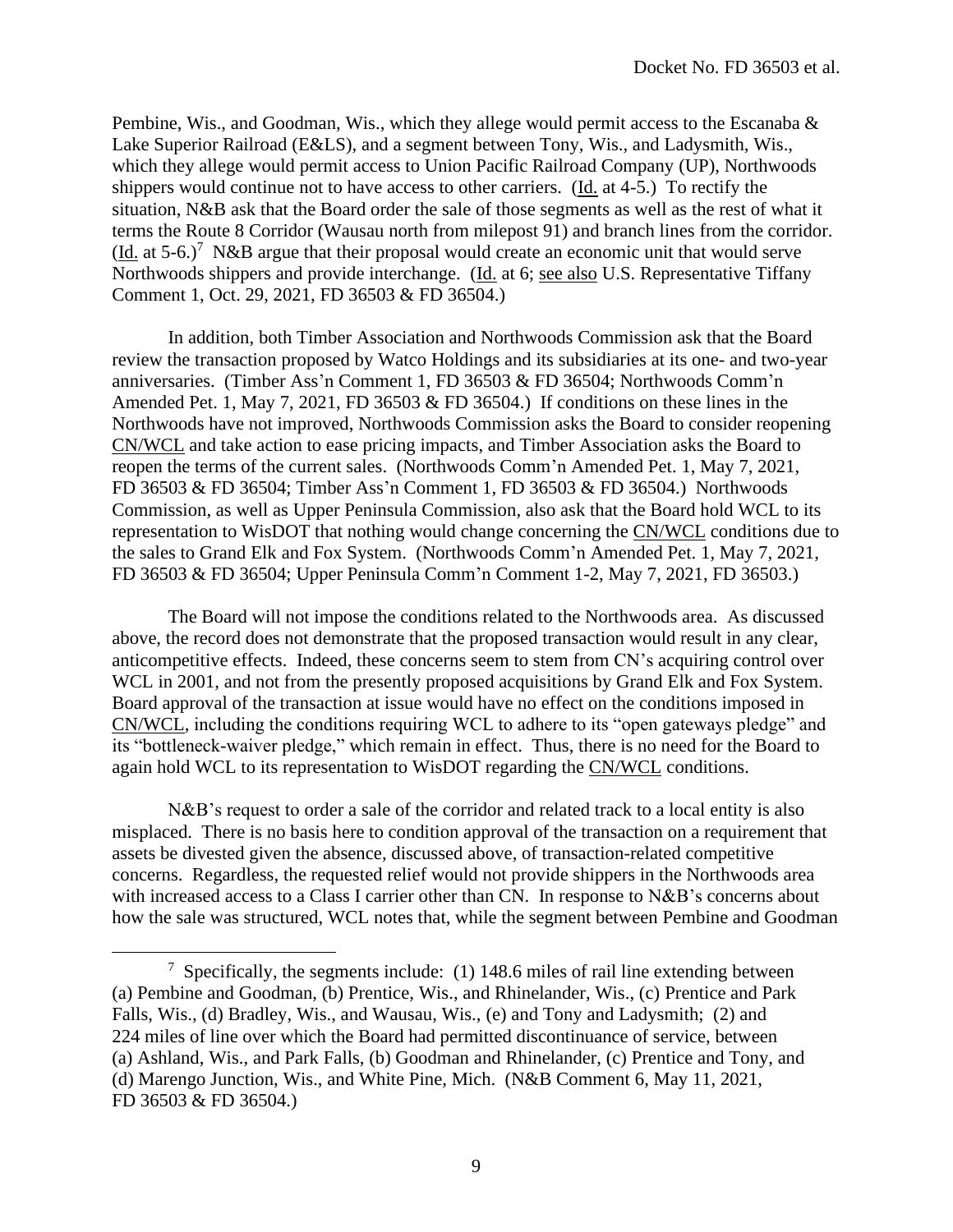does lead to E&LS, E&LS only has connections with WCL. (WCL Reply 2, Sept. 27, 2021, FD 36503 & FD 36504.) Similarly, as to the segment between Tony and Ladysmith, WCL notes that UP cannot access customers or interchange traffic at Ladysmith. (Id.) UP only conducts train operations through Ladysmith on WCL's north-south mainline pursuant to overhead trackage rights obtained by a predecessor in a series of related transactions from the early 1990s. See Chi. & N. W. Transp. Co.—Joint Relocation Project Exemption, FD 32043 (ICC served May 27, 1992); Chi. & N. W. Transp. Co.—Trackage Rts. Exemption—over Wis. Cent. Ltd., FD 31882 (ICC served June 6, 1991).

Although the Board will not grant the relief described above, it takes seriously concerns raised about service in the Northwoods and emphasizes WCL's, Grand Elk's, and Fox System's responsibility to provide rail service consistent with their common carrier obligations.

Transfer of Lines Over Which Discontinuance of Service Had Been Granted. As discussed above, Grand Elk and Fox System seek to acquire certain lines over which the Board had granted authority for discontinuance of service, and the intended purchasers did not indicate an intent to operate those lines. See Apr. Ord., FD 36503 et al., slip op. at 3-4. Applicants and WCL filed replies addressing the issue. Upon review, the Board will allow the transfer of those lines through the exemptions sought in Docket Nos. FD 36503 and FD 36504.

The class exemption allowing noncarriers (such as Fox System) to acquire or operate a rail line was adopted to serve shippers and community interests by facilitating continued rail service, and the Board has stated that an acquisition exemption is meant to support the continued operation of rail lines. See Apr. Ord., FD 36503 et al., slip op. at 3 (citations omitted).

Here, Grand Elk and Fox System explain in their reply to the April Order that they are each acquiring the rail lines where discontinuance authority had been granted with the goal and intent of restoring rail service on those lines. (Applicants Reply 16, May 7, 2021, FD 36503, FD 36504, FD 36505, & FD 36506.) They note, however, that the lines have been out of service for several years and that Watco Holdings has not yet fully assessed the condition of the tracks, bridges, and other facilities and the costs of restoring the lines to safe operating condition. (Id.) In addition, potential rail shippers located on the lines would need to be persuaded to use rail and new business would need to be developed. (Id.) Accordingly, restoring rail service would require both an investment in the physical infrastructure and rail customers to warrant the investment. (Id.) Grand Elk and Fox System assert that they are already engaged in efforts to develop rail customers and hope to work with state economic development officials and other interested stakeholders to develop rail business and to identify funding opportunities, as Watco Holdings companies previously have done in Wisconsin, Michigan, and elsewhere. (Id.) Watco Holdings adds that it intends to pursue re-investment in these lines using the various options available to short line railroads, such as federal and state grant programs coupled with private capital to restore service, if market conditions allow, and notes these efforts would take time. (Id.) Other stakeholders have filed in support of reactivating service. (See, e.g., Northwoods Comm'n Amended Pet. 2, May 7, 2021, FD 36503 & FD 36504.)

Based on this record, the Board concludes that the transfer of the lines in question would be consistent with the rationale underpinning the Board's class exemption procedures and that it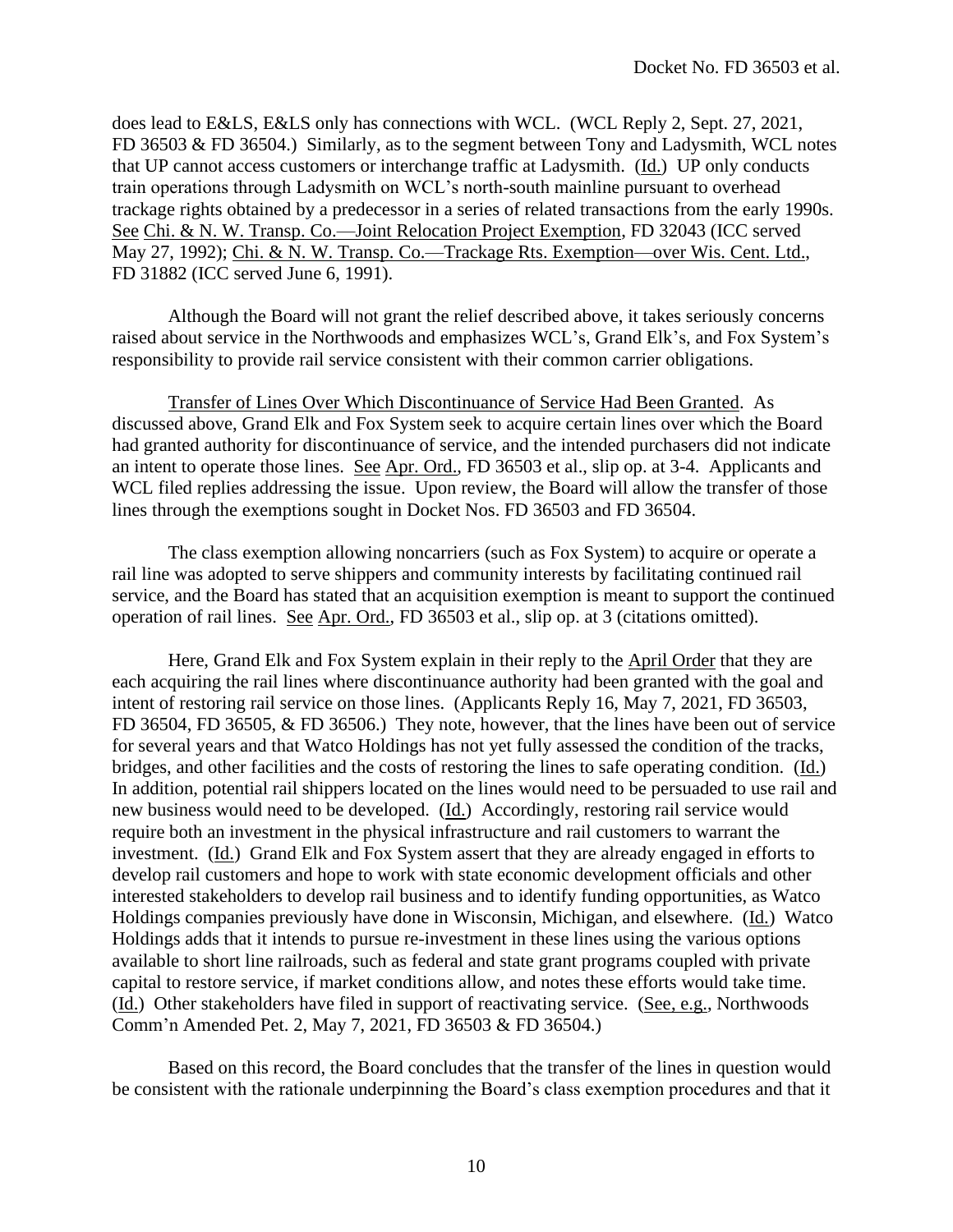is appropriate to allow the transfers to proceed. See also Ventura Cnty. Transp. Comm'n— Acquis. Exemption—S. Pac. Transp. Co., FD 32794 (ICC served Dec. 29, 1995); Golden Gate Bridge, Highway & Transp. Dist.—Acquis. Exemption—N.W. Pac. R.R., FD 31689 (July 3,  $1990$ ).<sup>8</sup>

Petition for Exemption. In Docket No. FD 36506, Watco Holdings filed a petition for exemption under 49 U.S.C. § 10502 from the prior approval requirements of 49 U.S.C. §§ 11323-24 to continue in control of Fox System once Fox System becomes a rail carrier. (Pet. for Exemption 1.) Watco Holdings notes that granting its petition would also permit the consummation in Docket No. FD 36505, in which Fox System would transfer the Southern Cluster to WSOR for WSOR to operate as part of its system. (Id. at 5.)

Watco Holdings asserts it is unlikely that its continued control of Fox System would result in any anticompetitive effects. (Id. at 8.) With the exceptions of the West Bend and Saukville Subdivisions, none of Fox System's rail lines connect to those of any other rail carrier owned or controlled by Watco Holdings or its affiliates. (Id.)

With respect to the West Bend Subdivision and the Saukville Subdivision, Watco Holdings asserts that no loss of competition is likely. (Id.) Although those lines are branch lines currently solely served by WCL, they are "islands" disconnected from the rest of the WCL system. (Id. at 8-9.) To serve those lines, WSOR currently handles WCL traffic to and from each line in haulage service for WCL over WSOR's own lines. (Id. at 9.) After consummation of the overall transaction, traffic on the West Bend Subdivision and the Saukville Subdivision would continue to be handled by WSOR in WCL's account to and from interchange with WCL pursuant to a contractual handling carrier agreement between the parties. (Id.) In addition, shippers on the two segments would also be able to ship via WSOR and its interline connections. (Id.) Watco Holdings adds that there are no dually served shippers at the points where the West Bend and Saukville Subdivisions connect with WSOR's rail lines, and no shipper would go from two-railroad access to one. (Id.)

The acquisition of control of a rail carrier by a person that is not a rail carrier but that controls any number of rail carriers requires prior approval by the Board under 49 U.S.C. § 11323(a)(5). Under 49 U.S.C. § 10502(a), however, the Board must exempt a transaction from regulation if it finds that: (1) regulation is not necessary to carry out the RTP of 49 U.S.C. § 10101; and (2) either (a) the transaction is limited in scope, or (b) regulation is not needed to protect shippers from the abuse of market power.

Detailed scrutiny of a full application concerning the proposed continuance in control is not required here to carry out the transportation policy of § 10101. The grant of an exemption will minimize the need for federal regulatory control over the rail transportation system.

<sup>&</sup>lt;sup>8</sup> The Board notes that none of the line sales at issue in Docket Nos. FD 36503 and FD 36504 are subject to interchange commitments limiting future interchange with a third-party connecting carrier. (Grand Elk Verified Notice 4; Fox Sys. Verified Notice 5.) If interchange commitments are imposed at a later date, however, the Board expects to be notified about such a development.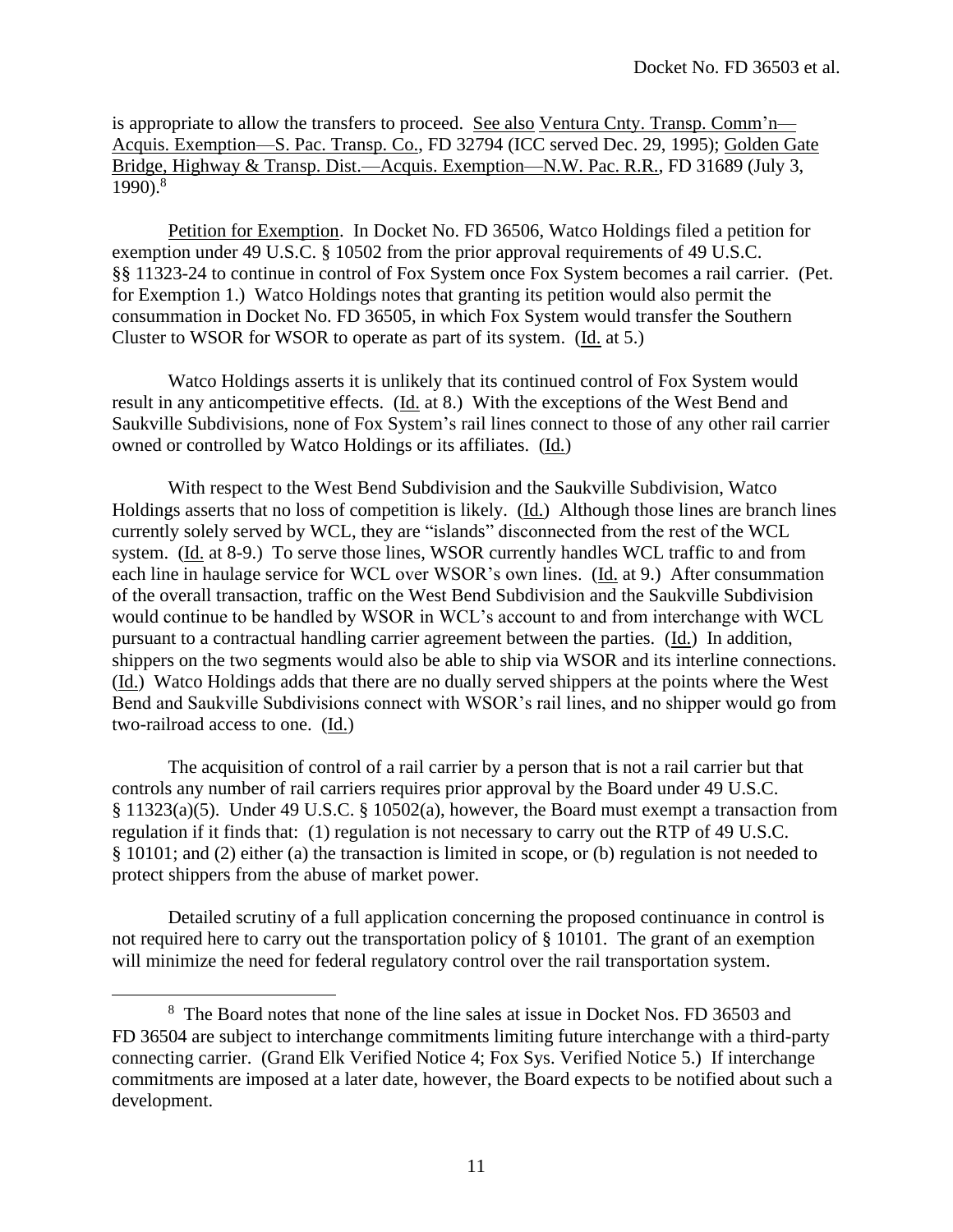49 U.S.C. § 10101(2). An exemption also will enable Watco Holdings, a company experienced in the development of short line railroads, to bring its experience, knowledge, and resources to bear in helping Fox System maintain, operate, and develop the lines it is acquiring from WCL. Thus, the grant of an exemption will promote a safe and efficient rail transportation system (49 U.S.C. § 10101(3)), ensure the development of a sound rail transportation system (49 U.S.C. § 10101(4)), foster sound economic conditions in transportation (49 U.S.C. § 10101(5)), and encourage efficient management of railroads (49 U.S.C. § 10101(9)). Granting an exemption will reduce the regulatory barriers to entry into and exit from the industry (49 U.S.C. § 10101(7)) and provide for expeditious handling and resolution of all proceedings (49 U.S.C. § 10101(15)). Moreover, the grant of the exemption would not adversely affect any of the other aspects of the RTP.

Additionally, regulation is not needed to protect shippers from the abuse of market power. As noted above, it is unlikely that Watco Holdings' continued control of Fox System would result in any anticompetitive effects. (Pet. for Exemption 8.) After the transaction, with the exception of two short branch lines, none of the Fox System lines will connect to any other railroad owned or controlled by Watco Holdings. (*Id.* at 10.) Most of Fox System's lines are branch lines that connect to the WCL system and, with the exception of certain lines located in northern Wisconsin, do not connect to each other. (Id.)

Under 49 U.S.C. § 10502(g), the Board may not use its exemption authority to relieve a rail carrier of its statutory obligation to protect the interests of its employees. Because the transaction involves one Class II and one or more Class III rail carriers, the exemption will be made subject to the labor protection requirements of 49 U.S.C. § 11326(b) and Wisconsin Central Ltd.—Acquisition Exemption—Lines of Union Pacific Railroad, 2 S.T.B. 218 (1997).

The continuance in control portion of the transaction is exempt from environmental reporting requirements under 49 C.F.R. § 1105.6(c)(1)(i) because it would not result in any significant change in carrier operations. Similarly, the continuance in control component of the transaction is exempt from the historic reporting requirements under 49 C.F.R. § 1105.8(b)(3) because it would not substantially change the level of maintenance of railroad properties.

The continuance in control exemption in Docket No. FD 36506 will be effective on December 31, 2021, and petitions to stay will be due by December 27, 2021. Petitions to reopen also will be due by December 27, 2021.

Conclusions. For the reasons discussed above, the Board will allow the exemptions to become effective and the sales to Grand Elk and Fox System to proceed.

# It is ordered:

1. All filings to date are accepted into the record.

2. The requests for revocation or stay in Docket Nos. FD 36503 and FD 36504 are denied.